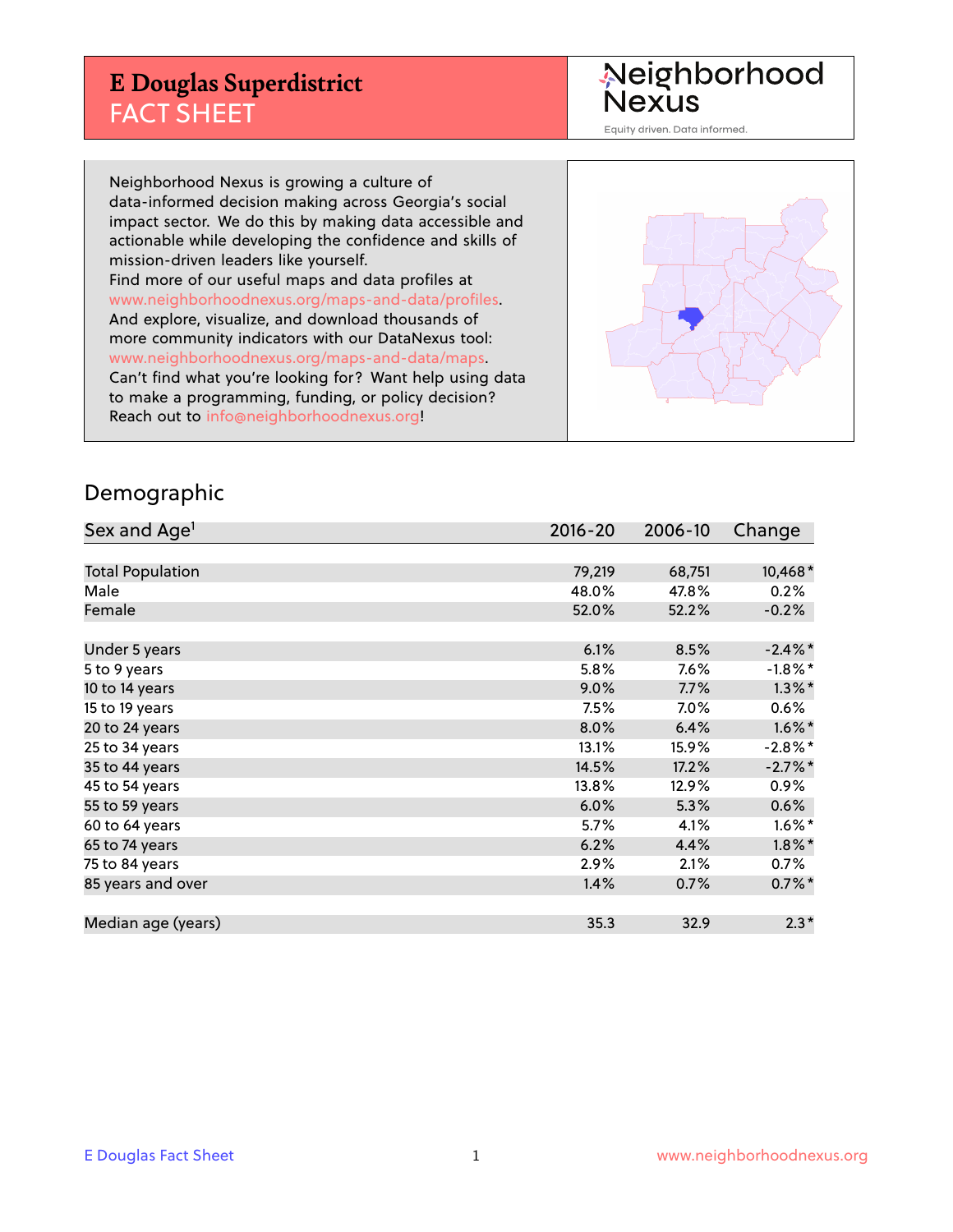# Demographic, continued...

| Race <sup>2</sup>                                            | $2016 - 20$ | 2006-10 | Change      |
|--------------------------------------------------------------|-------------|---------|-------------|
| <b>Total population</b>                                      | 79,219      | 68,751  | 10,468*     |
| One race                                                     | 96.5%       | 98.9%   | $-2.4\%$ *  |
| White                                                        | 37.7%       | 48.3%   | $-10.7%$ *  |
| <b>Black or African American</b>                             | 54.3%       | 47.1%   | $7.1\%$ *   |
| American Indian and Alaska Native                            | 0.2%        | 0.1%    | 0.1%        |
| Asian                                                        | 1.3%        | 1.5%    | $-0.1%$     |
| Native Hawaiian and Other Pacific Islander                   | 0.0%        | 0.0%    | 0.0%        |
| Some other race                                              | 3.0%        | 1.9%    | 1.1%        |
| Two or more races                                            | 3.5%        | 1.1%    | $2.4\%$ *   |
|                                                              |             |         |             |
| Race alone or in combination with other race(s) <sup>3</sup> | $2016 - 20$ | 2006-10 | Change      |
|                                                              | 79,219      | 68,751  | 10,468*     |
| Total population<br>White                                    | 40.7%       | 49.2%   | $-8.5%$ *   |
| <b>Black or African American</b>                             |             |         | $8.1\%$ *   |
| American Indian and Alaska Native                            | 56.2%       | 48.1%   |             |
|                                                              | 0.9%        | 0.3%    | 0.6%        |
| Asian                                                        | 1.7%        | 1.6%    | 0.1%        |
| Native Hawaiian and Other Pacific Islander                   | 0.3%        | 0.1%    | 0.2%        |
| Some other race                                              | 4.2%        | 1.9%    | $2.2\%$ *   |
| Hispanic or Latino and Race <sup>4</sup>                     | $2016 - 20$ | 2006-10 | Change      |
| <b>Total population</b>                                      | 79,219      | 68,751  | 10,468*     |
| Hispanic or Latino (of any race)                             | 12.6%       | 8.9%    | $3.7\%$ *   |
| Not Hispanic or Latino                                       | 87.4%       | 91.1%   | $-3.7\%$ *  |
| White alone                                                  | 29.9%       | 42.1%   | $-12.1\%$ * |
| Black or African American alone                              | 53.4%       | 46.2%   | $7.3\%$ *   |
| American Indian and Alaska Native alone                      | 0.1%        | 0.1%    | 0.1%        |
| Asian alone                                                  | 1.3%        | 1.4%    | $-0.1%$     |
| Native Hawaiian and Other Pacific Islander alone             | 0.0%        | 0.0%    | $0.0\%$     |
| Some other race alone                                        | 0.2%        | 0.3%    | $-0.2%$     |
| Two or more races                                            | 2.4%        | 1.1%    | $1.3\%$ *   |
|                                                              |             |         |             |
| U.S. Citizenship Status <sup>5</sup>                         | $2016 - 20$ | 2006-10 | Change      |
| Foreign-born population                                      | 8,263       | 5,772   | $2,491*$    |
| Naturalized U.S. citizen                                     | 49.4%       | 29.4%   | 20.0%*      |
| Not a U.S. citizen                                           | 50.6%       | 70.6%   | $-20.0\%$ * |
|                                                              |             |         |             |
| Citizen, Voting Age Population <sup>6</sup>                  | 2016-20     | 2006-10 | Change      |
| Citizen, 18 and over population                              | 55,277      | 45,458  | 9,819*      |
| Male                                                         | 46.1%       | 46.1%   | 0.1%        |
| Female                                                       | 53.9%       | 53.9%   | $-0.1%$     |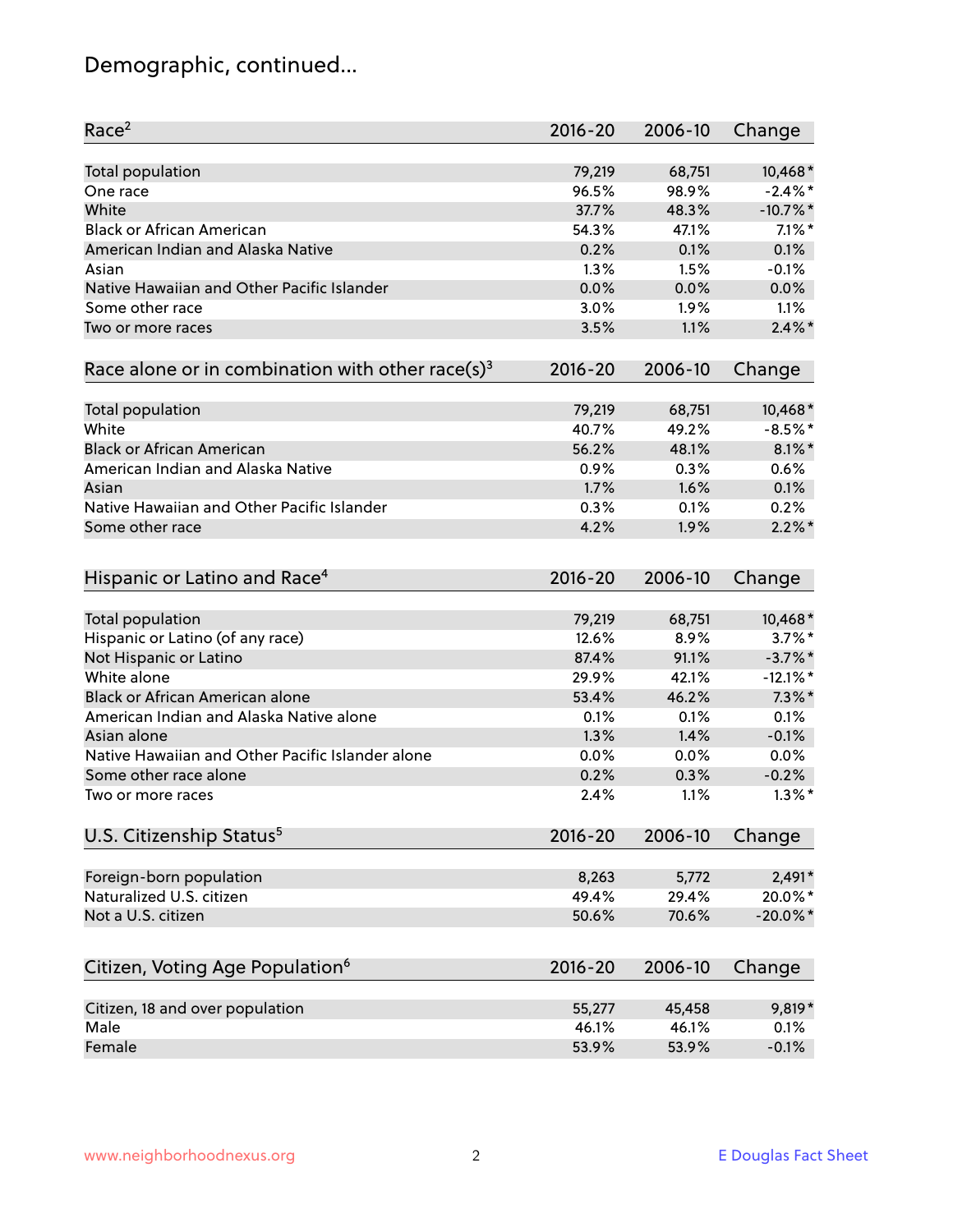#### Economic

| Income <sup>7</sup>                                 | $2016 - 20$ | 2006-10 | Change     |
|-----------------------------------------------------|-------------|---------|------------|
|                                                     |             |         |            |
| All households                                      | 28,046      | 24,793  | $3,253*$   |
| Less than \$10,000                                  | 6.8%        | 6.2%    | 0.5%       |
| \$10,000 to \$14,999                                | 2.9%        | 4.5%    | $-1.5%$ *  |
| \$15,000 to \$24,999                                | 8.6%        | 9.6%    | $-1.0%$    |
| \$25,000 to \$34,999                                | 10.3%       | 13.1%   | $-2.8\%$ * |
| \$35,000 to \$49,999                                | 15.5%       | 16.9%   | $-1.4%$    |
| \$50,000 to \$74,999                                | 19.3%       | 20.3%   | $-1.0%$    |
| \$75,000 to \$99,999                                | 14.4%       | 14.6%   | $-0.3%$    |
| \$100,000 to \$149,999                              | 14.2%       | 10.7%   | $3.6\%$ *  |
| \$150,000 to \$199,999                              | 4.8%        | 2.2%    | $2.6\%$ *  |
| \$200,000 or more                                   | 3.2%        | 1.9%    | $1.3\%$ *  |
| Median household income (dollars)                   | 58,256      | 49,744  | $8,512*$   |
| Mean household income (dollars)                     | 71,356      | 60,659  | 10,697*    |
| With earnings                                       | 83.9%       | 87.0%   | $-3.0\%$ * |
| Mean earnings (dollars)                             | 71,506      | 59,728  | 11,778 *   |
| <b>With Social Security</b>                         | 23.2%       | 18.9%   | 4.4%*      |
| Mean Social Security income (dollars)               | 20,131      | 14,709  | $5,422*$   |
| With retirement income                              | 16.8%       | 12.0%   | 4.7%*      |
| Mean retirement income (dollars)                    | 20,468      | 22,202  | $-1,734$   |
| With Supplemental Security Income                   | 4.2%        | 3.4%    | 0.8%       |
| Mean Supplemental Security Income (dollars)         | 8,009       | 7,363   | 646*       |
| With cash public assistance income                  | 2.2%        | 2.2%    | $-0.0%$    |
| Mean cash public assistance income (dollars)        | 120         | 3,932   | $-3,812*$  |
| With Food Stamp/SNAP benefits in the past 12 months | 13.3%       | 11.3%   | 2.0%       |
|                                                     |             |         |            |
| Families                                            | 18,441      | 17,219  | $1,222*$   |
| Less than \$10,000                                  | 4.0%        | 4.5%    | $-0.5%$    |
| \$10,000 to \$14,999                                | 2.4%        | 3.9%    | $-1.6%$    |
| \$15,000 to \$24,999                                | 5.0%        | 7.6%    | $-2.6\%$ * |
| \$25,000 to \$34,999                                | 9.2%        | 12.1%   | $-2.8%$    |
| \$35,000 to \$49,999                                | 13.7%       | 14.3%   | $-0.6%$    |
| \$50,000 to \$74,999                                | 22.0%       | 22.0%   | 0.0%       |
| \$75,000 to \$99,999                                | 15.2%       | 16.0%   | $-0.8%$    |
| \$100,000 to \$149,999                              | 17.6%       | 14.3%   | $3.3\%$ *  |
| \$150,000 to \$199,999                              | 6.5%        | 2.7%    | $3.7\%$ *  |
| \$200,000 or more                                   | 4.3%        | 2.5%    | $1.8\%$ *  |
| Median family income (dollars)                      | 68,133      | 57,644  | 10,490*    |
| Mean family income (dollars)                        | 82,543      | 68,018  | 14,525*    |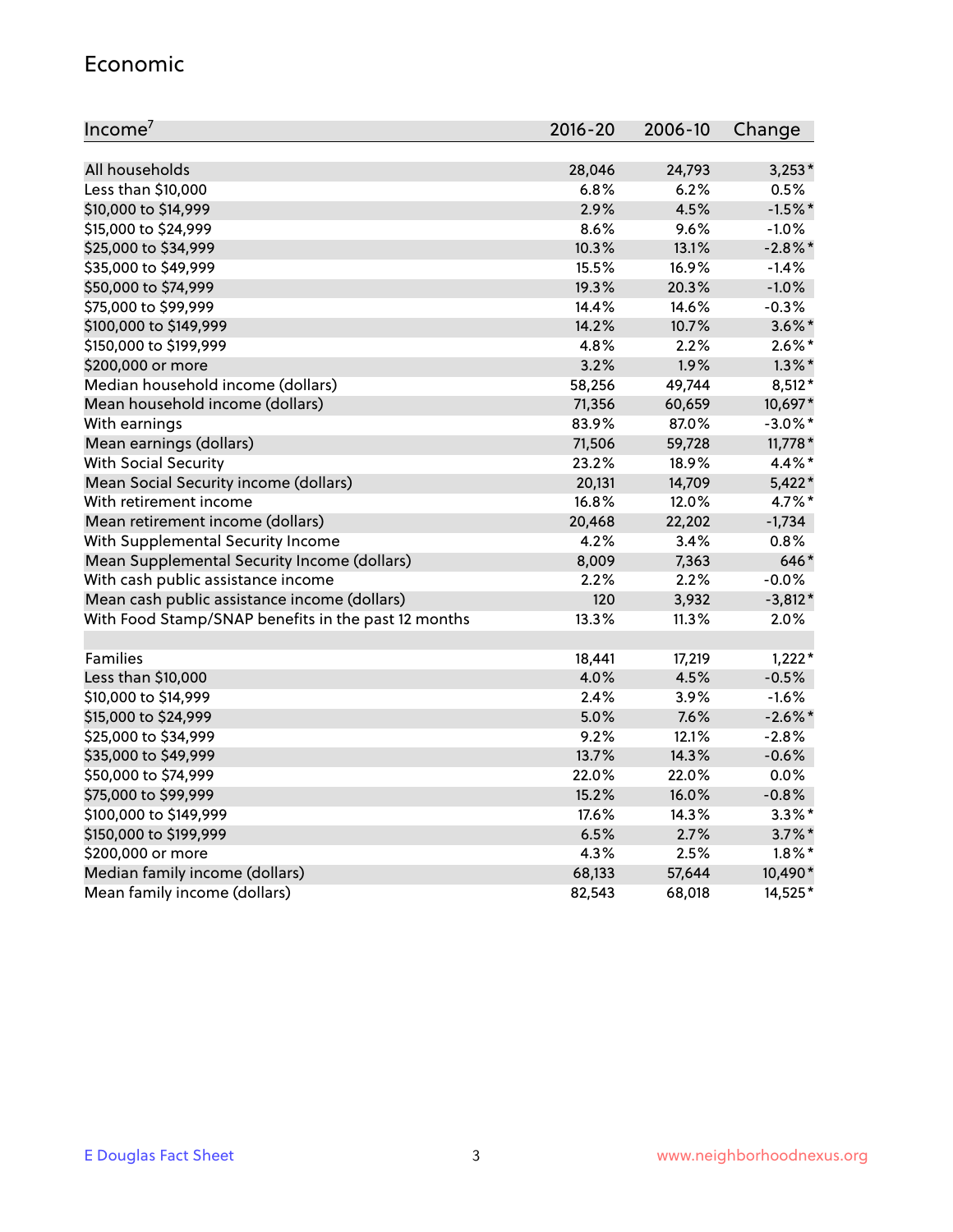### Economic, continued...

| Income, continued <sup>8</sup>                                        | $2016 - 20$ | 2006-10 | Change    |
|-----------------------------------------------------------------------|-------------|---------|-----------|
|                                                                       |             |         |           |
| Nonfamily households                                                  | 9,605       | 7,574   | $2,031*$  |
| Median nonfamily income (dollars)                                     | 37,661      | 34,243  | $3,418*$  |
| Mean nonfamily income (dollars)                                       | 46,186      | 40,160  | $6,026*$  |
| Median earnings for workers (dollars)                                 | 33,629      | 31,456  | $2,173*$  |
| Median earnings for male full-time, year-round workers                | 43,973      | 41,297  | 2,675*    |
| (dollars)                                                             |             |         |           |
| Median earnings for female full-time, year-round workers<br>(dollars) | 40,052      | 35,221  | 4,831*    |
| Per capita income (dollars)                                           | 26,268      | 22,628  | $3,641*$  |
|                                                                       |             |         |           |
| Families and People Below Poverty Level <sup>9</sup>                  | 2016-20     | 2006-10 | Change    |
|                                                                       |             |         |           |
| All families                                                          | 9.3%        | 10.7%   | $-1.4%$   |
| With related children under 18 years                                  | 13.5%       | 14.2%   | $-0.6%$   |
| With related children under 5 years only                              | 20.0%       | 11.9%   | 8.1%      |
| Married couple families                                               | 4.2%        | 6.1%    | $-1.8%$   |
| With related children under 18 years                                  | 5.6%        | 7.4%    | $-1.8%$   |
| With related children under 5 years only                              | 2.5%        | 5.9%    | $-3.4%$   |
| Families with female householder, no husband present                  | 19.7%       | 20.3%   | $-0.6%$   |
| With related children under 18 years                                  | 25.3%       | 23.3%   | 2.0%      |
| With related children under 5 years only                              | 37.3%       | 26.1%   | 11.3%     |
| All people                                                            | 12.3%       | 13.1%   | $-0.8%$   |
| Under 18 years                                                        | 15.9%       | 17.6%   | $-1.7%$   |
| Related children under 18 years                                       | 15.4%       | 17.1%   | $-1.7%$   |
| Related children under 5 years                                        | 17.8%       | 16.6%   | 1.2%      |
| Related children 5 to 17 years                                        | 14.7%       | 17.3%   | $-2.6%$   |
| 18 years and over                                                     | 11.1%       | 11.3%   | $-0.2%$   |
| 18 to 64 years                                                        | 11.4%       | 11.5%   | $-0.1%$   |
| 65 years and over                                                     | 9.4%        | 10.2%   | $-0.8%$   |
| People in families                                                    | 9.8%        | 11.8%   | $-2.0%$   |
| Unrelated individuals 15 years and over                               | 23.4%       | 20.1%   | 3.3%      |
|                                                                       |             |         |           |
| Non-Hispanic white people                                             | 13.0%       | 9.4%    | $3.7\%$ * |
| Black or African-American people                                      | 10.7%       | 14.7%   | $-4.0%$   |
| Asian people                                                          | 0.2%        | 15.1%   | $-14.9%$  |
| Hispanic or Latino people                                             | 18.9%       | 20.2%   | $-1.3%$   |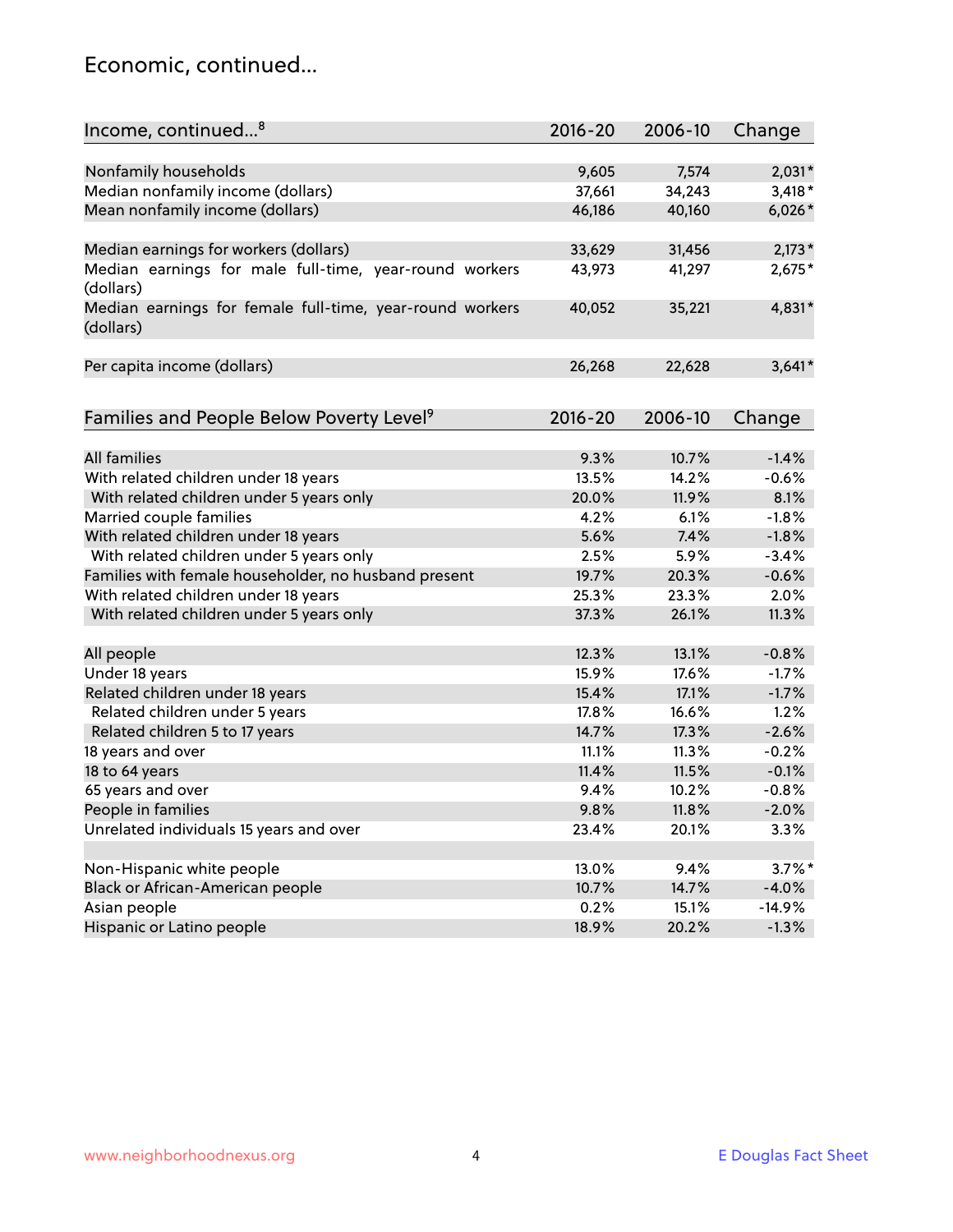# Employment

| Employment Status <sup>10</sup>                               | $2016 - 20$ | 2006-10 | Change    |
|---------------------------------------------------------------|-------------|---------|-----------|
|                                                               |             |         |           |
| Population 16 years and over                                  | 61,540      | 51,428  | 10,112*   |
| In labor force                                                | 67.4%       | 70.7%   | $-3.3%$   |
| Civilian labor force                                          | 67.4%       | 70.5%   | $-3.1%$   |
| Employed                                                      | 62.4%       | 62.2%   | 0.2%      |
| Unemployed                                                    | 5.0%        | 8.3%    | $-3.3%$   |
| <b>Armed Forces</b>                                           | 0.0%        | 0.2%    | $-0.2%$   |
| Not in labor force                                            | 32.6%       | 29.3%   | $3.3\%$ * |
| Civilian labor force                                          | 41,467      | 36,247  | $5,220*$  |
| <b>Unemployment Rate</b>                                      | 7.4%        | 11.7%   | $-4.3%$   |
|                                                               |             |         |           |
| Females 16 years and over                                     | 32,824      | 27,238  | 5,586*    |
| In labor force                                                | 63.7%       | 65.1%   | $-1.4%$   |
| Civilian labor force                                          | 63.7%       | 65.1%   | $-1.5%$   |
| Employed                                                      | 60.0%       | 56.6%   | 3.4%      |
| Own children of the householder under 6 years                 | 5,608       | 6,603   | $-995*$   |
| All parents in family in labor force                          | 64.8%       | 67.4%   | $-2.5%$   |
|                                                               |             |         |           |
| Own children of the householder 6 to 17 years                 | 13,398      | 11,793  | $1,605*$  |
| All parents in family in labor force                          | 77.5%       | 75.8%   | 1.8%      |
|                                                               |             |         |           |
| Industry <sup>11</sup>                                        | $2016 - 20$ | 2006-10 | Change    |
| Civilian employed population 16 years and over                | 38,395      | 31,993  | $6,402*$  |
| Agriculture, forestry, fishing and hunting, and mining        | 0.0%        | 0.2%    | $-0.2%$   |
| Construction                                                  | 8.1%        | 7.9%    | 0.2%      |
| Manufacturing                                                 | 9.2%        | 11.0%   | $-1.7%$   |
| Wholesale trade                                               | 3.1%        | 4.4%    | $-1.3%$   |
| Retail trade                                                  | 12.1%       | 11.2%   | 0.9%      |
| Transportation and warehousing, and utilities                 | 9.5%        | 10.2%   | $-0.7%$   |
| Information                                                   | 2.2%        | 3.3%    | $-1.2%$   |
| Finance and insurance, and real estate and rental and leasing | 4.9%        | 6.3%    | $-1.4%$   |
| Professional, scientific, and management, and administrative  | 11.1%       | 10.2%   | 0.9%      |
| and waste management services                                 |             |         |           |
| Educational services, and health care and social assistance   | 21.4%       | 16.6%   | 4.8%*     |
| Arts, entertainment, and recreation, and accommodation and    | 9.2%        | 8.2%    | 1.1%      |
| food services                                                 |             |         |           |
| Other services, except public administration                  | 4.7%        | 5.0%    | $-0.3%$   |
| Public administration                                         | 4.4%        | 5.5%    | $-1.1%$   |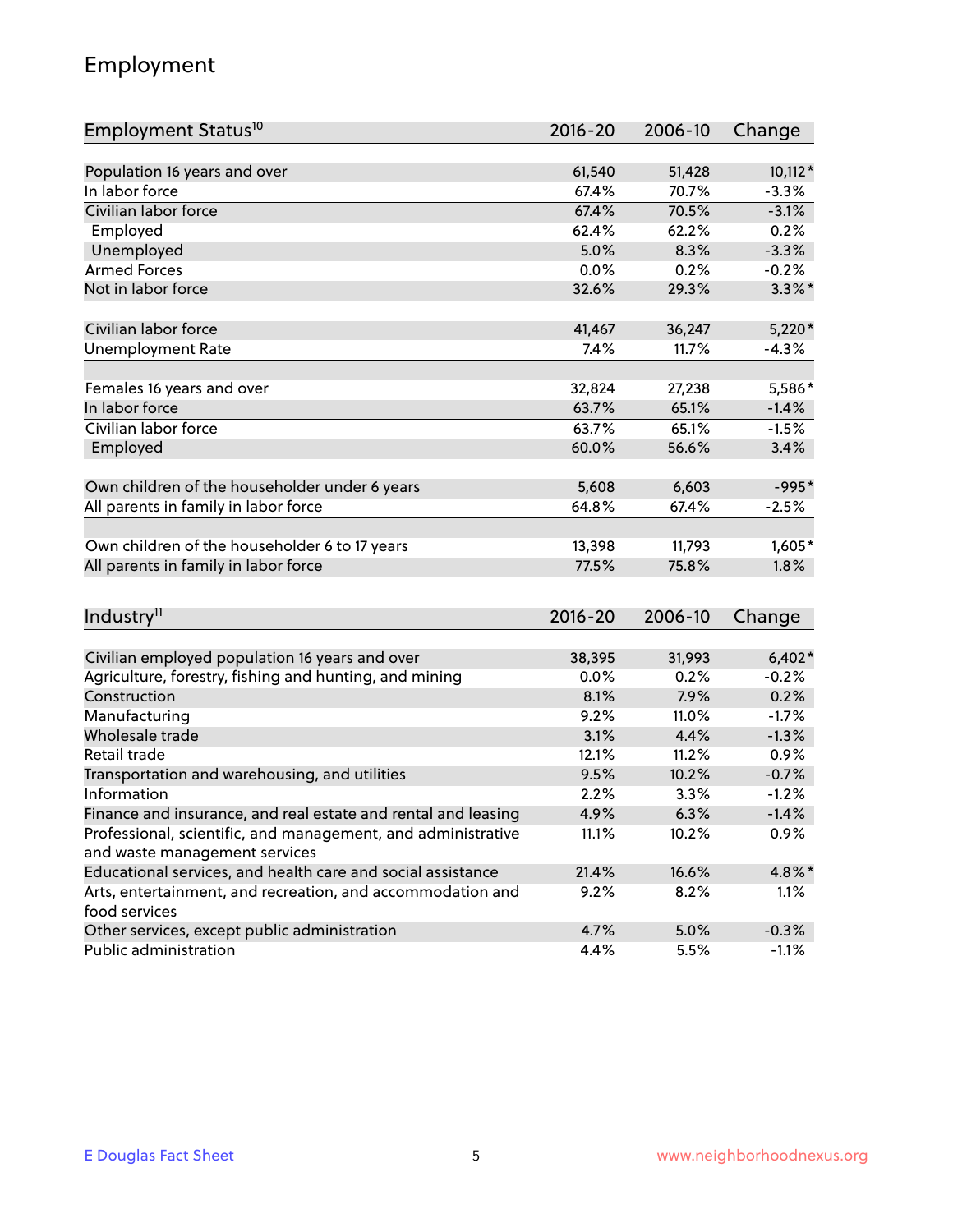# Employment, continued...

| Occupation <sup>12</sup>                                     | $2016 - 20$ | 2006-10 | Change     |
|--------------------------------------------------------------|-------------|---------|------------|
| Civilian employed population 16 years and over               | 38,395      | 31,993  | $6,402*$   |
| Management, business, science, and arts occupations          | 34.5%       | 30.0%   | 4.5%*      |
| Service occupations                                          | 15.1%       | 14.4%   | 0.7%       |
| Sales and office occupations                                 | 23.4%       | 29.4%   | $-6.0\%$ * |
| Natural<br>and<br>resources,<br>construction,<br>maintenance | 9.4%        | 11.1%   | $-1.7%$    |
| occupations                                                  |             |         |            |
| Production, transportation, and material moving occupations  | 17.7%       | 15.2%   | $2.5%$ *   |
| Class of Worker <sup>13</sup>                                | $2016 - 20$ | 2006-10 | Change     |
|                                                              |             |         |            |
| Civilian employed population 16 years and over               | 38,395      | 31,993  | $6,402*$   |
| Private wage and salary workers                              | 82.2%       | 80.1%   | 2.2%       |
| Government workers                                           | 13.1%       | 14.6%   | $-1.5%$    |
| Self-employed in own not incorporated business workers       | 4.4%        | 5.2%    | $-0.8%$    |
| Unpaid family workers                                        | 0.3%        | 0.1%    | 0.2%       |
| Job Flows <sup>14</sup>                                      | 2019        | 2010    | Change     |
|                                                              |             |         |            |
| Total Jobs in district                                       | 29,887      | 23,945  | 5,942      |
| Held by residents of district                                | 12.8%       | 13.8%   | $-1.0%$    |
| Held by non-residents of district                            | 87.2%       | 86.2%   | 1.0%       |
| Jobs by Industry Sector <sup>15</sup>                        | 2019        | 2010    | Change     |
|                                                              |             |         |            |
| Total Jobs in district                                       | 29,887      | 23,945  | 5,942      |
| Goods Producing sectors                                      | 13.3%       | 16.5%   | $-3.2%$    |
| Trade, Transportation, and Utilities sectors                 | 34.1%       | 25.3%   | 8.7%       |
| All Other Services sectors                                   | 52.7%       | 58.2%   | $-5.5%$    |
| Total Jobs in district held by district residents            | 3,836       | 3,309   | 527        |
|                                                              |             |         |            |
| <b>Goods Producing sectors</b>                               | 15.7%       | 17.0%   | $-1.3%$    |
| Trade, Transportation, and Utilities sectors                 | 23.5%       | 19.2%   | 4.3%       |
| All Other Services sectors                                   | 60.8%       | 63.8%   | $-3.0%$    |
| Jobs by Earnings <sup>16</sup>                               | 2019        | 2010    | Change     |
|                                                              |             |         |            |
| Total Jobs in district                                       | 29,887      | 23,945  | 5,942      |
| Jobs with earnings \$1250/month or less                      | 23.0%       | 25.1%   | $-2.2%$    |
| Jobs with earnings \$1251/month to \$3333/month              | 33.3%       | 43.3%   | $-10.0%$   |
| Jobs with earnings greater than \$3333/month                 | 43.7%       | 31.5%   | 12.2%      |
|                                                              |             |         |            |
| Total Jobs in district held by district residents            | 3,836       | 3,309   | 527        |
| Jobs with earnings \$1250/month or less                      | 26.0%       | 28.9%   | $-2.8%$    |
| Jobs with earnings \$1251/month to \$3333/month              | 38.1%       | 46.4%   | $-8.4%$    |
| Jobs with earnings greater than \$3333/month                 | 35.9%       | 24.7%   | 11.2%      |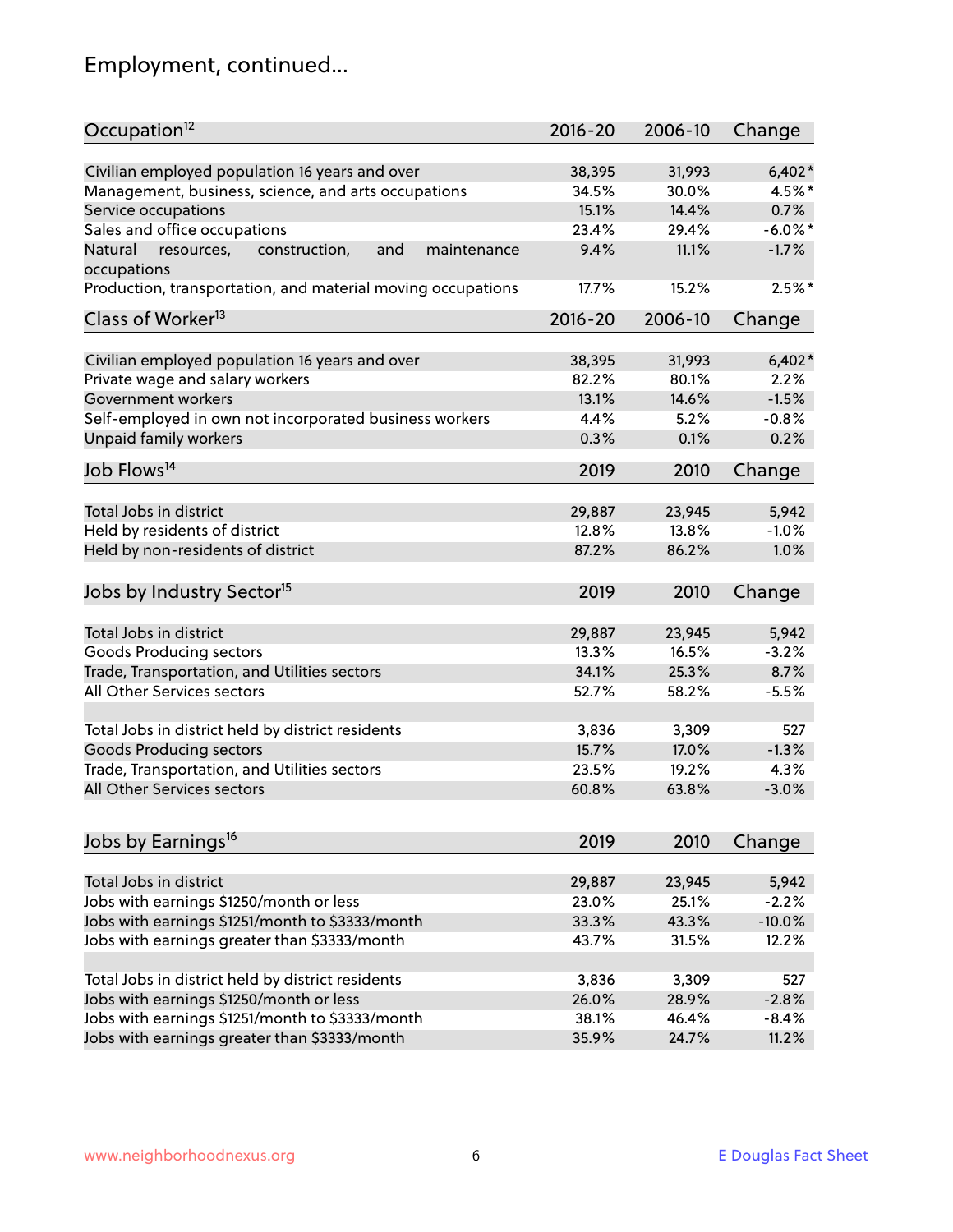# Employment, continued...

| Jobs by Age of Worker <sup>17</sup>               | 2019   | 2010   | Change  |
|---------------------------------------------------|--------|--------|---------|
|                                                   |        |        |         |
| Total Jobs in district                            | 29,887 | 23,945 | 5,942   |
| Jobs with workers age 29 or younger               | 22.4%  | 22.3%  | 0.1%    |
| Jobs with workers age 30 to 54                    | 56.0%  | 61.5%  | $-5.5%$ |
| Jobs with workers age 55 or older                 | 21.6%  | 16.2%  | 5.4%    |
|                                                   |        |        |         |
| Total Jobs in district held by district residents | 3,836  | 3.309  | 527     |
| Jobs with workers age 29 or younger               | 20.4%  | 20.2%  | 0.2%    |
| Jobs with workers age 30 to 54                    | 54.2%  | 60.3%  | $-6.1%$ |
| Jobs with workers age 55 or older                 | 25.4%  | 19.5%  | 5.8%    |
|                                                   |        |        |         |

#### Education

| School Enrollment <sup>18</sup>                | $2016 - 20$ | 2006-10 | Change     |
|------------------------------------------------|-------------|---------|------------|
|                                                |             |         |            |
| Population 3 years and over enrolled in school | 22,714      | 19,345  | $3,369*$   |
| Nursery school, preschool                      | 6.4%        | $7.0\%$ | $-0.6%$    |
| Kindergarten                                   | 3.6%        | 4.9%    | $-1.3%$    |
| Elementary school (grades 1-8)                 | 41.2%       | 44.3%   | $-3.1%$    |
| High school (grades 9-12)                      | 22.9%       | 22.5%   | 0.4%       |
| College or graduate school                     | 26.0%       | 21.3%   | $4.7\%$ *  |
| Educational Attainment <sup>19</sup>           | $2016 - 20$ | 2006-10 | Change     |
|                                                |             |         |            |
| Population 25 years and over                   | 50,273      | 43,095  | $7,178*$   |
| Less than 9th grade                            | 4.4%        | 5.2%    | $-0.8%$    |
| 9th to 12th grade, no diploma                  | 9.7%        | 9.2%    | 0.5%       |
| High school graduate (includes equivalency)    | 29.8%       | 32.4%   | $-2.6\%$ * |
| Some college, no degree                        | 20.4%       | 22.2%   | $-1.8%$    |
| Associate's degree                             | $7.9\%$     | 7.8%    | $0.1\%$    |
| Bachelor's degree                              | 18.1%       | 16.2%   | $1.9\%$    |
| Graduate or professional degree                | 9.6%        | 6.9%    | $2.8\%$ *  |
|                                                |             |         |            |
| Percent high school graduate or higher         | 85.9%       | 85.5%   | 0.4%       |
| Percent bachelor's degree or higher            | 27.7%       | 23.1%   | $4.7\%$ *  |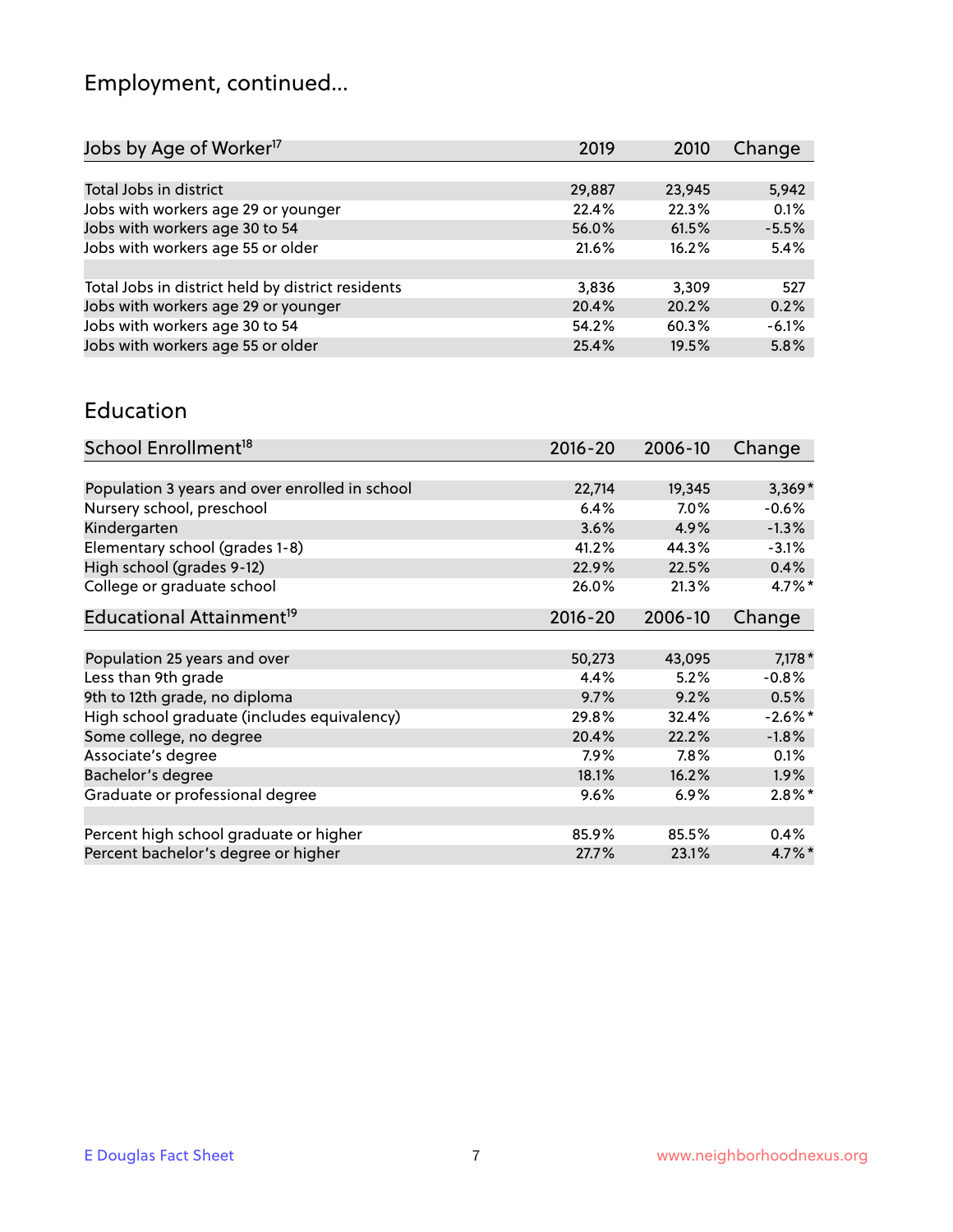### Housing

| Households by Type <sup>20</sup>                     | 2016-20     | 2006-10 | Change     |
|------------------------------------------------------|-------------|---------|------------|
|                                                      |             |         |            |
| <b>Total households</b>                              | 28,046      | 24,793  | $3,253*$   |
| Family households (families)                         | 65.8%       | 69.5%   | $-3.7%$ *  |
| With own children under 18 years                     | 31.0%       | 35.1%   | $-4.1\%$ * |
| Married-couple family                                | 40.5%       | 45.5%   | $-5.0\%$ * |
| With own children of the householder under 18 years  | 16.5%       | 20.9%   | $-4.5%$ *  |
| Male householder, no wife present, family            | 4.1%        | 5.4%    | $-1.3%$    |
| With own children of the householder under 18 years  | 2.2%        | 2.9%    | $-0.7%$    |
| Female householder, no husband present, family       | 21.2%       | 18.6%   | 2.6%       |
| With own children of the householder under 18 years  | 12.4%       | 11.2%   | 1.1%       |
| Nonfamily households                                 | 34.2%       | 30.5%   | $3.7\%$ *  |
| Householder living alone                             | 27.2%       | 25.5%   | 1.6%       |
| 65 years and over                                    | 6.6%        | 5.1%    | $1.5%$ *   |
|                                                      |             |         |            |
| Households with one or more people under 18 years    | 36.4%       | 40.5%   | $-4.1%$    |
| Households with one or more people 65 years and over | 21.0%       | 14.4%   | $6.6\%$ *  |
|                                                      |             |         |            |
| Average household size                               | 2.78        | 2.76    | 0.03       |
| Average family size                                  | 3.45        | 3.34    | 0.11       |
|                                                      |             |         |            |
| Housing Occupancy <sup>21</sup>                      | $2016 - 20$ | 2006-10 | Change     |
|                                                      |             |         |            |
| Total housing units                                  | 30,210      | 27,955  | $2,255*$   |
| Occupied housing units                               | 92.8%       | 88.7%   | $4.1\%$ *  |
| Vacant housing units                                 | 7.2%        | 11.3%   | $-4.1\%$ * |
|                                                      |             |         |            |
| Homeowner vacancy rate                               | 1.9         | 4.8     | $-2.9*$    |
| Rental vacancy rate                                  | 6.4         | 10.4    | $-4.0$     |
|                                                      |             |         |            |
|                                                      |             |         |            |
| Units in Structure <sup>22</sup>                     | $2016 - 20$ | 2006-10 | Change     |
|                                                      |             |         |            |
| Total housing units                                  | 30,210      | 27,955  | $2,255*$   |
| 1-unit, detached                                     | 68.1%       | 67.8%   | 0.2%       |
| 1-unit, attached                                     | 4.8%        | 2.5%    | $2.3\%*$   |
| 2 units                                              | 1.4%        | 2.4%    | $-1.0%$    |
| 3 or 4 units                                         | 1.7%        | 2.3%    | $-0.6%$    |
| 5 to 9 units                                         | 6.9%        | 4.8%    | $2.2\%$ *  |
| 10 to 19 units                                       | 8.3%        | 8.6%    | $-0.3%$    |
| 20 or more units                                     | 4.9%        | 5.5%    | $-0.7%$    |
| Mobile home                                          | 3.9%        | 6.0%    | $-2.1\%$ * |
| Boat, RV, van, etc.                                  | 0.0%        | 0.0%    | $0.0\%$    |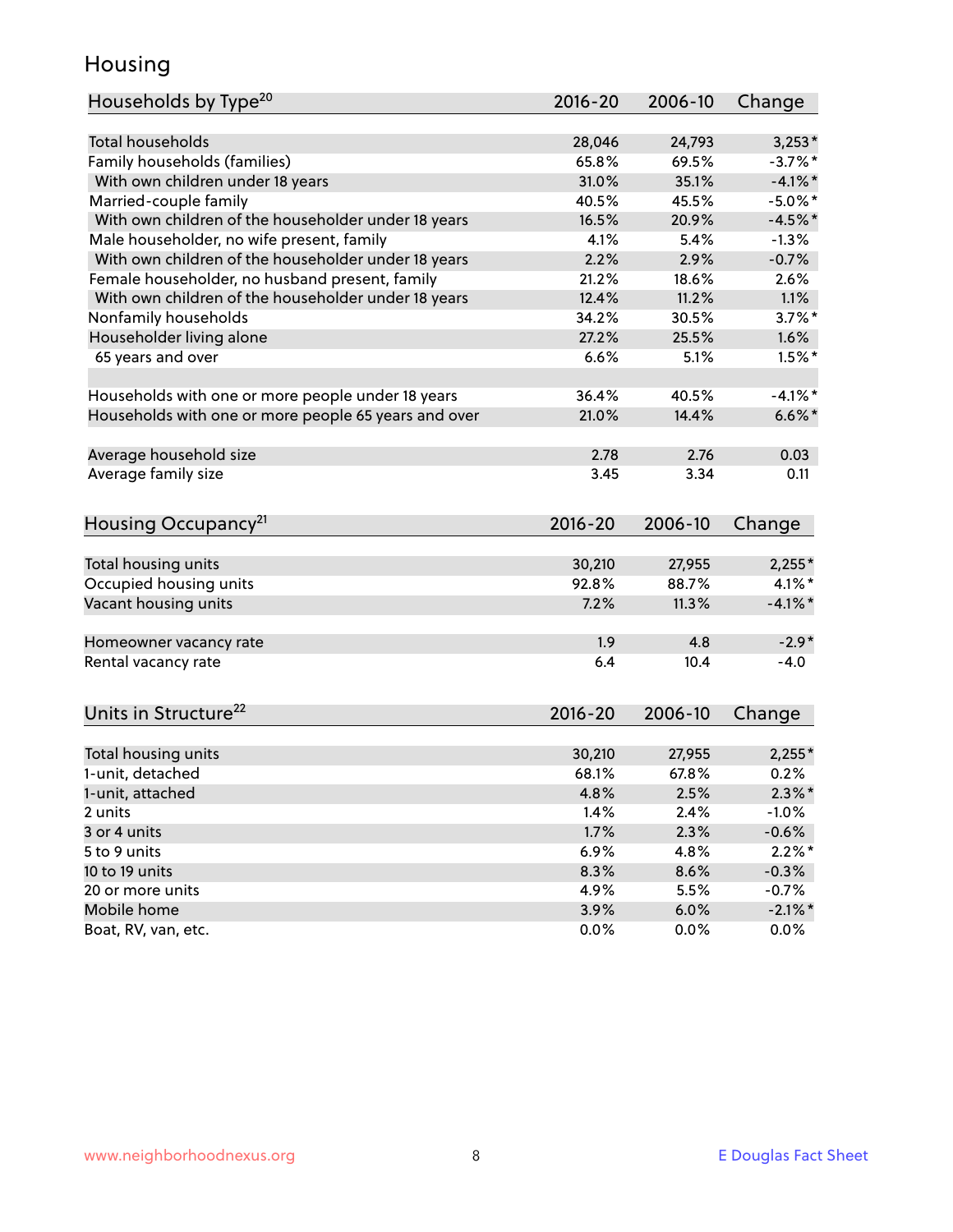# Housing, Continued...

| Year Structure Built <sup>23</sup>             | 2016-20     | 2006-10 | Change     |
|------------------------------------------------|-------------|---------|------------|
| Total housing units                            | 30,210      | 27,955  | $2,255*$   |
| Built 2014 or later                            | 2.9%        | (X)     | (X)        |
| Built 2010 to 2013                             | 1.9%        | (X)     | (X)        |
| Built 2000 to 2009                             | 31.3%       | 31.0%   | 0.3%       |
| Built 1990 to 1999                             | 17.1%       | 22.4%   | $-5.3\%$ * |
| Built 1980 to 1989                             | 16.9%       | 16.8%   | 0.1%       |
| Built 1970 to 1979                             | 16.5%       | 15.0%   | 1.5%       |
| Built 1960 to 1969                             | 8.3%        | 8.0%    | 0.3%       |
| Built 1950 to 1959                             | 3.5%        | 3.8%    | $-0.3%$    |
| Built 1940 to 1949                             | 1.0%        | 1.5%    | $-0.4%$    |
| Built 1939 or earlier                          | 0.5%        | 1.6%    | $-1.0%$    |
| Housing Tenure <sup>24</sup>                   | $2016 - 20$ | 2006-10 | Change     |
|                                                |             |         |            |
| Occupied housing units                         | 28,046      | 24,793  | $3,253*$   |
| Owner-occupied                                 | 55.0%       | 63.8%   | $-8.8\%$ * |
| Renter-occupied                                | 45.0%       | 36.2%   | $8.8\%$ *  |
| Average household size of owner-occupied unit  | 2.93        | 2.83    | $0.10*$    |
| Average household size of renter-occupied unit | 2.60        | 2.63    | $-0.02$    |
| Residence 1 Year Ago <sup>25</sup>             | $2016 - 20$ | 2006-10 | Change     |
|                                                |             |         |            |
| Population 1 year and over                     | 78,501      | 67,722  | 10,779 *   |
| Same house                                     | 86.6%       | 78.0%   | $8.6\%$ *  |
| Different house in the U.S.                    | 13.0%       | 21.6%   | $-8.5%$ *  |
| Same county                                    | 5.0%        | 8.3%    | $-3.3\%$ * |
| Different county                               | 8.0%        | 13.3%   | $-5.3\%$ * |
| Same state                                     | 5.6%        | 8.9%    | $-3.3\%$ * |
| Different state                                | 2.4%        | 4.4%    | $-2.0\%$ * |
| Abroad                                         | 0.4%        | 0.5%    | $-0.1%$    |
| Value of Housing Unit <sup>26</sup>            | $2016 - 20$ | 2006-10 | Change     |
| Owner-occupied units                           | 15,426      | 15,819  | $-393$     |
| Less than \$50,000                             | 4.7%        | 6.8%    | $-2.1%$    |
| \$50,000 to \$99,999                           | 12.7%       | 13.9%   | $-1.1%$    |
| \$100,000 to \$149,999                         | 21.9%       | 31.1%   | $-9.2%$ *  |
| \$150,000 to \$199,999                         | 27.9%       | 25.4%   | 2.5%       |
| \$200,000 to \$299,999                         | 21.7%       | 12.7%   | $9.0\%$ *  |
| \$300,000 to \$499,999                         | 8.8%        | 8.4%    | 0.4%       |
| \$500,000 to \$999,999                         | 1.9%        | 1.1%    | 0.8%       |
| \$1,000,000 or more                            | 0.4%        | 0.7%    | $-0.3%$    |
| Median (dollars)                               | 164,535     | 147,562 | 16,973*    |
| Mortgage Status <sup>27</sup>                  | $2016 - 20$ | 2006-10 | Change     |
| Owner-occupied units                           | 15,426      | 15,819  | $-393$     |
| Housing units with a mortgage                  | 72.9%       | 79.7%   | $-6.8\%$ * |
| Housing units without a mortgage               | 27.1%       | 20.3%   | $6.8\%$ *  |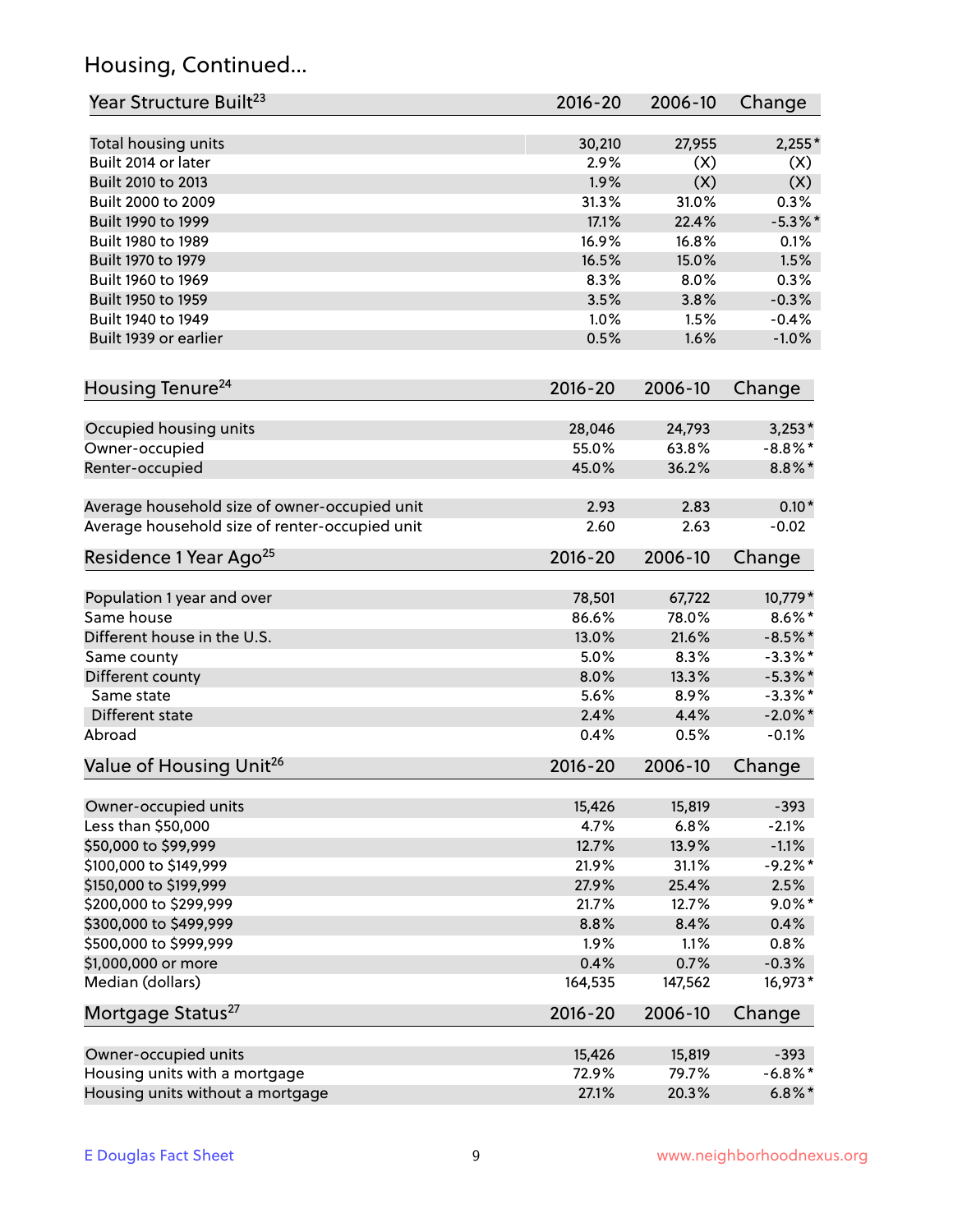# Housing, Continued...

| Selected Monthly Owner Costs <sup>28</sup>                                            | 2016-20     | 2006-10 | Change      |
|---------------------------------------------------------------------------------------|-------------|---------|-------------|
| Housing units with a mortgage                                                         | 11,250      | 12,612  | $-1,362*$   |
| Less than \$300                                                                       | 0.0%        | 0.2%    | $-0.2%$     |
| \$300 to \$499                                                                        | 0.8%        | 2.1%    | $-1.2%$     |
| \$500 to \$999                                                                        | 24.0%       | 16.3%   | $7.7\%$ *   |
| \$1,000 to \$1,499                                                                    | 40.1%       | 42.4%   | $-2.2%$     |
| \$1,500 to \$1,999                                                                    | 24.0%       | 21.2%   | 2.8%        |
| \$2,000 to \$2,999                                                                    | 9.0%        | 13.4%   | $-4.4\%$ *  |
| \$3,000 or more                                                                       | 2.1%        | 4.5%    | $-2.5%$ *   |
| Median (dollars)                                                                      | 1,303       | 1,348   | $-44*$      |
| Housing units without a mortgage                                                      | 4,176       | 3,207   | $969*$      |
| Less than \$150                                                                       | 2.4%        | 2.8%    | $-0.4%$     |
| \$150 to \$249                                                                        | 10.5%       | 19.8%   | $-9.3%$     |
| \$250 to \$349                                                                        | 25.0%       | 32.5%   | $-7.4%$     |
| \$350 to \$499                                                                        | 37.4%       | 25.1%   | 12.3%*      |
| \$500 to \$699                                                                        | 17.0%       | 14.5%   | 2.4%        |
| \$700 or more                                                                         | 7.7%        | 5.3%    | 2.4%        |
| Median (dollars)                                                                      | 380         | 332     | 48*         |
| Selected Monthly Owner Costs as a Percentage of<br>Household Income <sup>29</sup>     | $2016 - 20$ | 2006-10 | Change      |
| Housing units with a mortgage (excluding units where<br>SMOCAPI cannot be computed)   | 11,234      | 12,543  | $-1,309*$   |
| Less than 20.0 percent                                                                | 52.4%       | 30.5%   | 21.8%*      |
| 20.0 to 24.9 percent                                                                  | 14.7%       | 13.9%   | 0.7%        |
| 25.0 to 29.9 percent                                                                  | 7.6%        | 11.6%   | $-3.9\%$ *  |
| 30.0 to 34.9 percent                                                                  | 6.4%        | 11.7%   | $-5.3\%$ *  |
| 35.0 percent or more                                                                  | 18.9%       | 32.2%   | $-13.3\%$ * |
| Not computed                                                                          | 16          | 69      | $-53$       |
| Housing unit without a mortgage (excluding units where<br>SMOCAPI cannot be computed) | 4,052       | 3,144   | 908         |
| Less than 10.0 percent                                                                | 51.1%       | 54.3%   | $-3.1%$     |
| 10.0 to 14.9 percent                                                                  | 21.1%       | 16.9%   | $4.2\%$ *   |
| 15.0 to 19.9 percent                                                                  | 12.0%       | 7.7%    | 4.4%*       |
| 20.0 to 24.9 percent                                                                  | 4.3%        | 6.0%    | $-1.7%$     |
| 25.0 to 29.9 percent                                                                  | 3.9%        | 4.3%    | $-0.4%$     |
| 30.0 to 34.9 percent                                                                  | 1.5%        | 0.7%    | 0.8%        |
| 35.0 percent or more                                                                  | 5.9%        | 10.1%   | $-4.2%$     |
| Not computed                                                                          | 124         | 63      | 61          |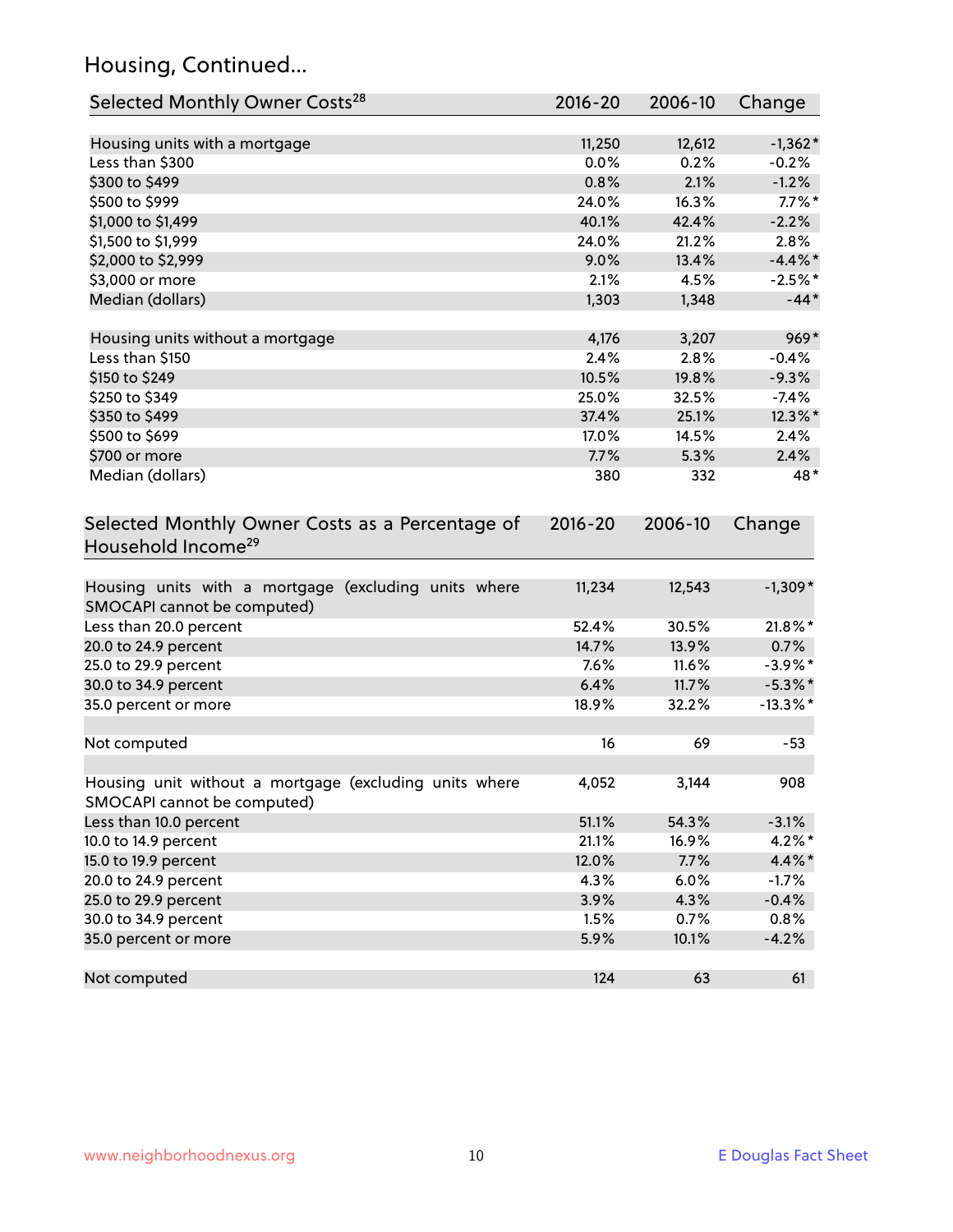# Housing, Continued...

| Gross Rent <sup>30</sup>                                                       | 2016-20     | 2006-10 | Change      |
|--------------------------------------------------------------------------------|-------------|---------|-------------|
| Occupied units paying rent                                                     | 12,373      | 8,703   | $3,670*$    |
| Less than \$200                                                                | 0.0%        | 0.4%    | $-0.4%$     |
| \$200 to \$499                                                                 | 3.3%        | 6.3%    | $-3.0%$     |
| \$500 to \$749                                                                 | 7.9%        | 24.3%   | $-16.4\%$ * |
| \$750 to \$999                                                                 | 21.9%       | 37.8%   | $-15.9\%$ * |
| \$1,000 to \$1,499                                                             | 57.0%       | 28.7%   | 28.3%*      |
| \$1,500 to \$1,999                                                             | 8.4%        | 2.2%    | $6.2\%$ *   |
| \$2,000 or more                                                                | 1.5%        | 0.4%    | 1.1%        |
| Median (dollars)                                                               | 1,128       | 985     | $143*$      |
| No rent paid                                                                   | 247         | 271     | $-24$       |
| Gross Rent as a Percentage of Household Income <sup>31</sup>                   | $2016 - 20$ | 2006-10 | Change      |
| Occupied units paying rent (excluding units where GRAPI<br>cannot be computed) | 11,811      | 8,560   | $3,251*$    |
| Less than 15.0 percent                                                         | 12.3%       | 12.9%   | $-0.6%$     |
| 15.0 to 19.9 percent                                                           | 13.5%       | 10.6%   | 2.9%        |
| 20.0 to 24.9 percent                                                           | 13.3%       | 12.7%   | 0.6%        |
| 25.0 to 29.9 percent                                                           | 12.4%       | 14.4%   | $-2.0%$     |
| 30.0 to 34.9 percent                                                           | 11.7%       | 10.4%   | 1.3%        |
| 35.0 percent or more                                                           | 36.7%       | 39.0%   | $-2.3%$     |
| Not computed                                                                   | 809         | 414     | 395*        |
| Transportation                                                                 |             |         |             |
| Commuting to Work <sup>32</sup>                                                | 2016-20     | 2006-10 | Change      |
| Workers 16 years and over                                                      | 37,801      | 30,968  | $6,833*$    |
| Car, truck, or van - drove alone                                               | 81.5%       | 81.1%   | 0.3%        |
| Car, truck, or van - carpooled                                                 | 9.3%        | 12.8%   | $-3.5%$ *   |
| Public transportation (excluding taxicab)                                      | 0.8%        | 1.4%    | $-0.6%$     |
| Walked                                                                         | 0.2%        | 0.9%    | $-0.7%$     |
| Other means                                                                    | 1.7%        | 0.7%    | 1.0%        |
| Worked at home                                                                 | 6.6%        | 3.2%    | $3.5\%$ *   |
| Mean travel time to work (minutes)                                             | 32.4        | 31.8    | 0.6         |
| Vehicles Available <sup>33</sup>                                               | 2016-20     | 2006-10 | Change      |
| Occupied housing units                                                         | 28,046      | 24,793  | $3,253*$    |
| No vehicles available                                                          | 4.5%        | 4.1%    | 0.5%        |
| 1 vehicle available                                                            | 33.3%       | 35.4%   | $-2.1%$     |
| 2 vehicles available                                                           | 39.7%       | 37.1%   | 2.5%        |
| 3 or more vehicles available                                                   | 22.5%       | 23.4%   | $-0.9%$     |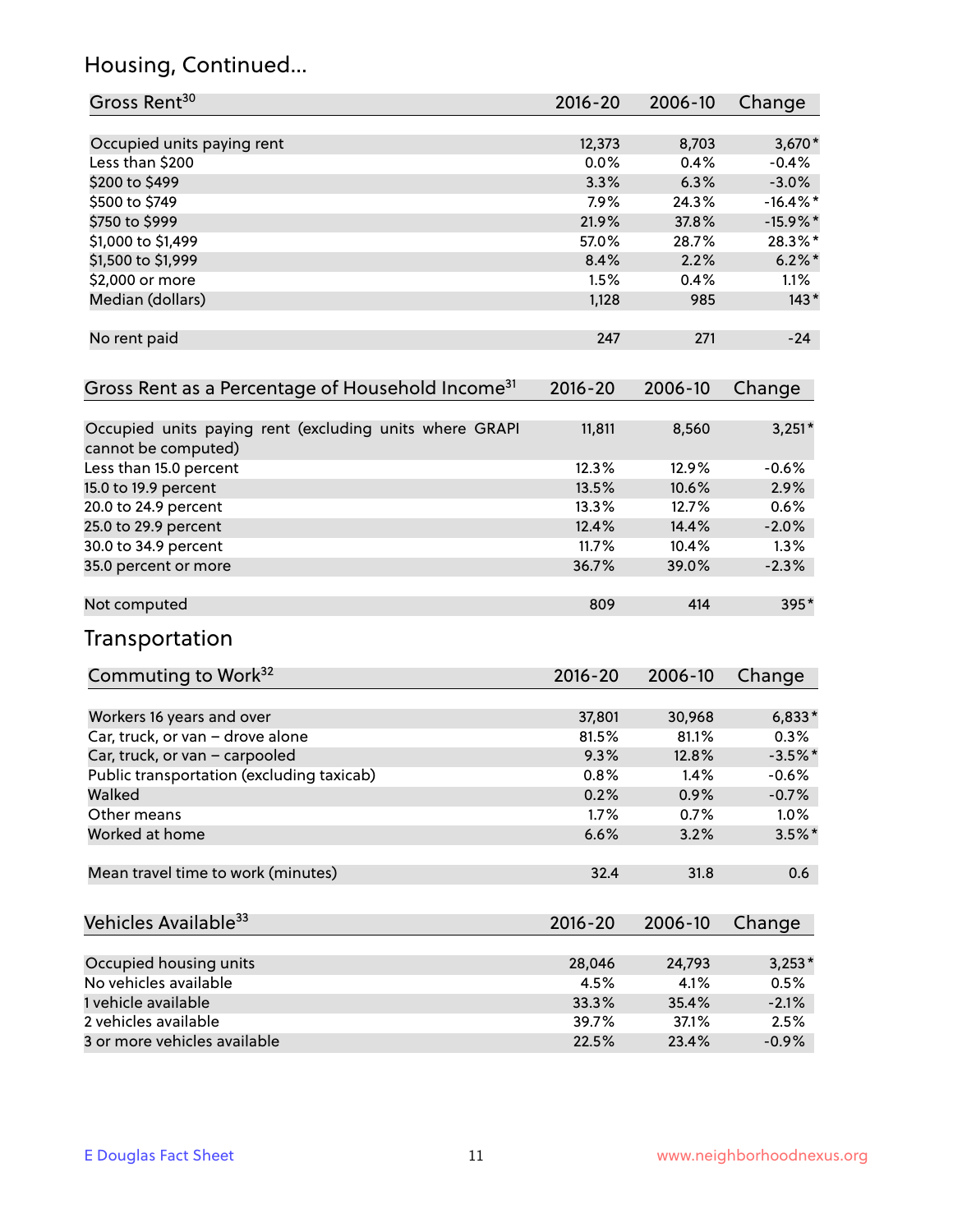### Health

| Health Insurance coverage <sup>34</sup> | 2016-20 |
|-----------------------------------------|---------|
|-----------------------------------------|---------|

| Civilian Noninstitutionalized Population                | 78,172 |
|---------------------------------------------------------|--------|
| With health insurance coverage                          | 85.0%  |
| With private health insurance coverage                  | 65.2%  |
| With public health coverage                             | 28.0%  |
| No health insurance coverage                            | 15.0%  |
| Civilian Noninstitutionalized Population Under 19 years | 21,361 |
| No health insurance coverage                            | 7.9%   |
| Civilian Noninstitutionalized Population 19 to 64 years | 48,514 |
| In labor force:                                         | 38,588 |
| Employed:                                               | 35,942 |
| With health insurance coverage                          | 82.5%  |
| With private health insurance coverage                  | 78.6%  |
| With public coverage                                    | 5.4%   |
| No health insurance coverage                            | 17.5%  |
| Unemployed:                                             | 2,646  |
| With health insurance coverage                          | 59.2%  |
| With private health insurance coverage                  | 41.2%  |
| With public coverage                                    | 19.6%  |
| No health insurance coverage                            | 40.8%  |
| Not in labor force:                                     | 9,926  |
| With health insurance coverage                          | 74.6%  |
| With private health insurance coverage                  | 49.6%  |
| With public coverage                                    | 32.4%  |
| No health insurance coverage                            | 25.4%  |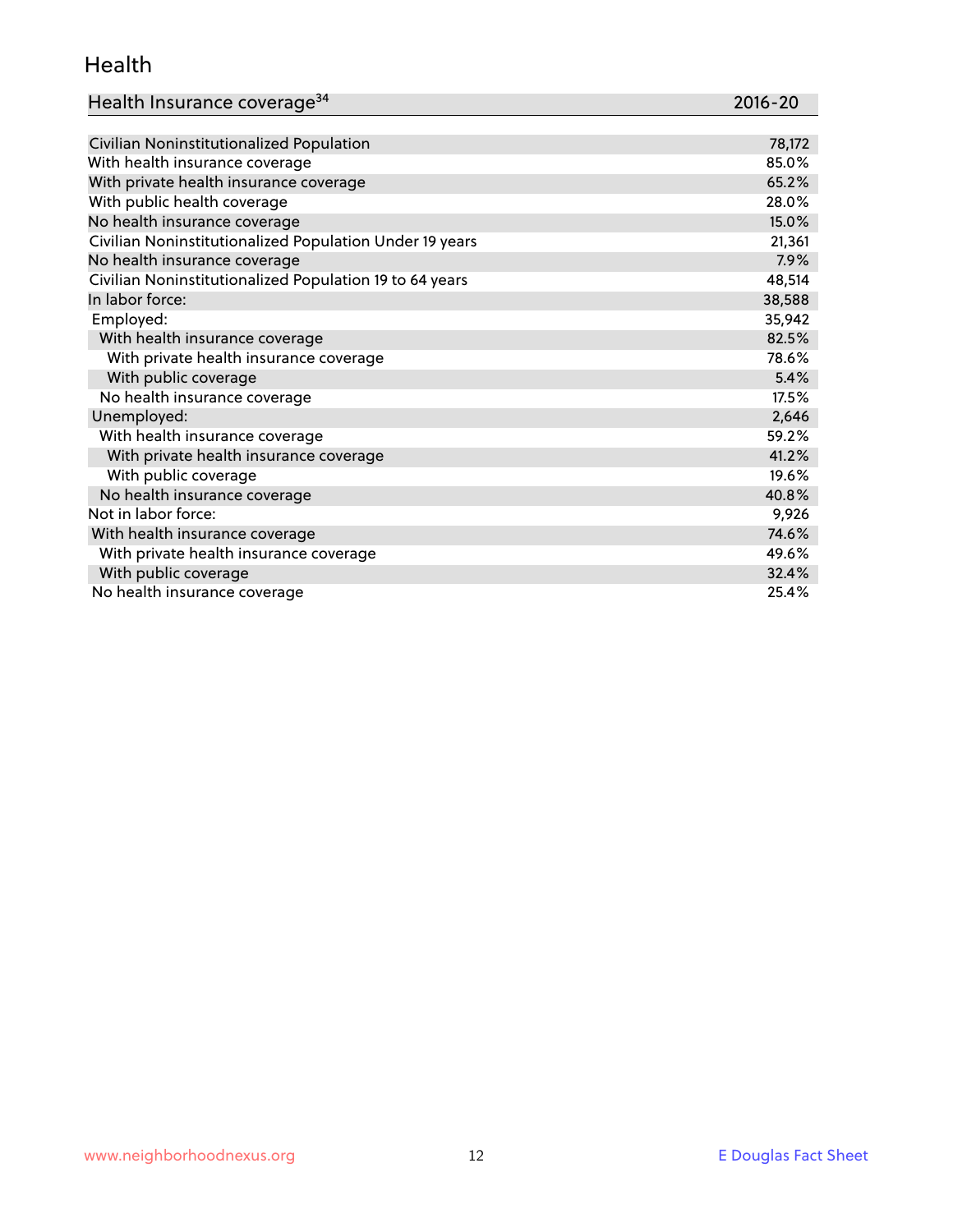# Employment Forecasts

| Forecast Employment by Sector <sup>35</sup>      | 2030     | 2020     | Change   |
|--------------------------------------------------|----------|----------|----------|
|                                                  |          |          |          |
| <b>All Sectors</b>                               | 38,252   | 36,343   | 5.3%     |
| Goods Producing                                  | 4,272    | 5,006    | $-14.7%$ |
| Agriculture, forestry, fishing and hunting       | $\Omega$ | $\Omega$ | 0.0%     |
| Mining                                           | 28       | 30       | $-6.7%$  |
| Construction                                     | 1,653    | 2,164    | $-23.6%$ |
| Manufacturing                                    | 2,591    | 2,812    | $-7.9%$  |
| Service Providing                                | 9,318    | 8,699    | 7.1%     |
| Wholesale trade                                  | 2,224    | 2,037    | 9.2%     |
| Retail trade                                     | 4,671    | 4,317    | 8.2%     |
| Transportation and warehousing                   | 2,169    | 2,060    | 5.3%     |
| <b>Utilities</b>                                 | 254      | 285      | $-10.9%$ |
| Information                                      | 310      | 318      | $-2.5%$  |
| <b>Financial activities</b>                      | 2,130    | 2,082    | 2.3%     |
| Finance and insurance                            | 1,025    | 1,011    | 1.4%     |
| Real estate and rental and leasing               | 1,105    | 1,071    | 3.2%     |
| Professional and business services               | 1,720    | 1,562    | 10.1%    |
| Professional, scientific, and technical services | 1,633    | 1,463    | 11.6%    |
| Management of companies and enterprises          | 87       | 99       | $-12.1%$ |
| <b>Education and health services</b>             | 9,407    | 8,397    | 12.0%    |
| <b>Education services</b>                        | 4,409    | 4,230    | 4.2%     |
| Health care and social assistance                | 4,998    | 4,167    | 19.9%    |
| Leisure and hospitality                          | 3,712    | 3,363    | 10.4%    |
| Arts, entertainment, and recreation              | 261      | 250      | 4.4%     |
| Accommodation and food services                  | 3,451    | 3,113    | 10.9%    |
| Other services, except public administration     | 1,378    | 1,286    | 7.2%     |
| <b>Public administration</b>                     | 2,027    | 2,070    | $-2.1%$  |

# Population Forecasts

| Population Forecasts <sup>36</sup> | 2030   | 2020   | Change  |
|------------------------------------|--------|--------|---------|
|                                    |        |        |         |
| <b>Total Population</b>            | 87.650 | 79.503 | 10.2%   |
| <b>Total Households</b>            | 33.455 | 30.492 | $9.7\%$ |